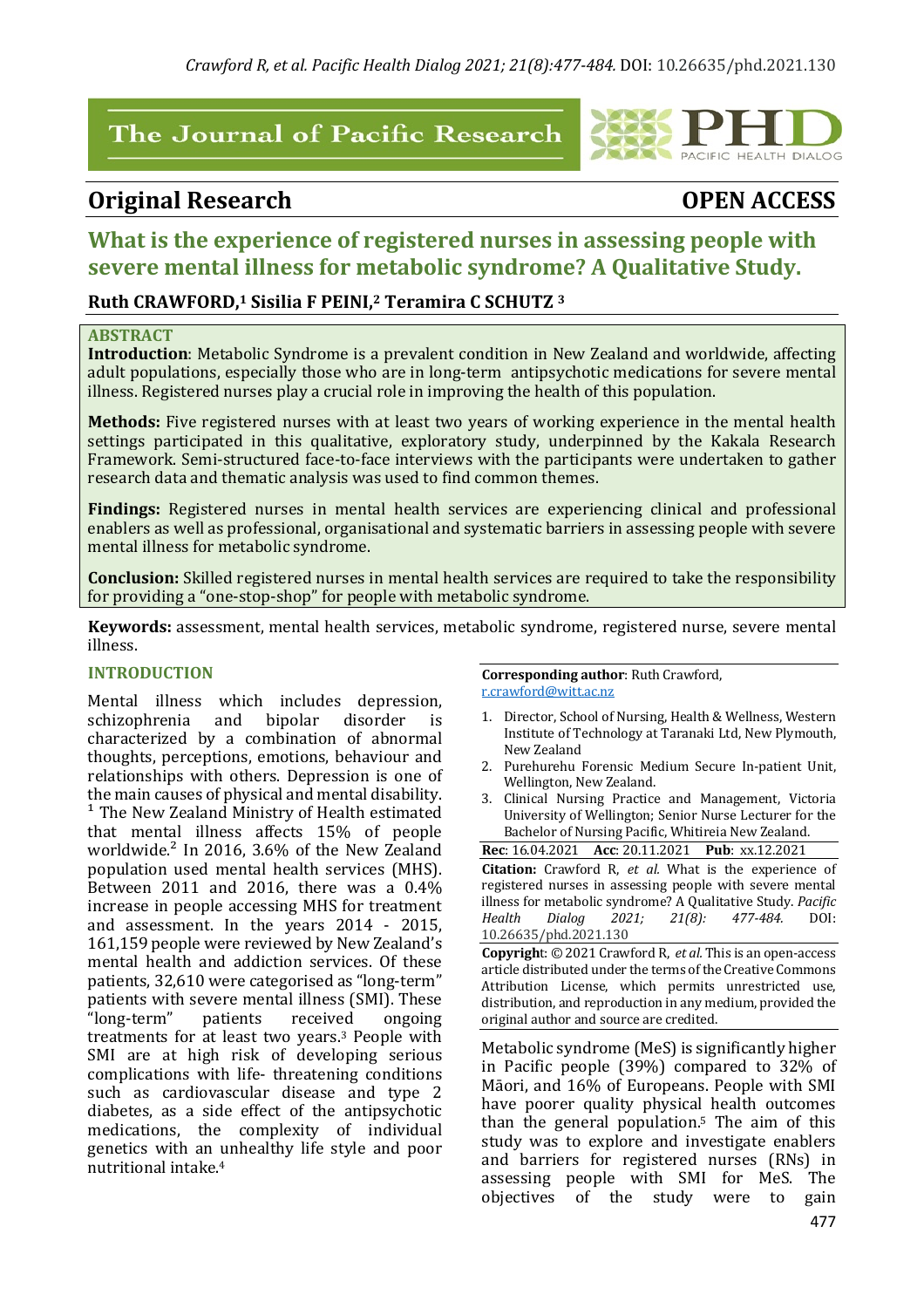understanding of the experiences of RNs in assessing people with SMI for MeS and to improve the assessment of MeS in people with SMI. 

## **Literature review**

A literature search was conducted electronically with one main criteria: the experiences of RNs in assessing people with SMI for MeS between 2008 and 2018. A systematic search was undertaken in 2018 using ProQuest, EBSCO, CINAHL, Gale and Science Director database and the NZresearch.org.nz and Te Pou o Te Whakaaro O Nui websites. A total of 2,455 papers were retrieved and eight research articles were found meeting the criteria. Most studies found on this search were mainly focusing on the RN's attitude, skills, knowledge, care and behaviour toward MeS, rather than experiences of RNs in assessing MeS, adding impetus to this study, focusing on RN experiences in assessing people with SMI for MeS. 

#### **Metabolic syndrome and worldwide definition**.

MeS originates from three Greek words (metabolѐ) meaning *change*; syn meaning together and drome meaning courses.<sup>6</sup> In 2004, 21 experts from diabetes practice, public health, epidemiology, lipidology, genetics, metabolism, nutrition and cardiology met in London to establish a world-wide definition/diagnostic tool of MeS for clinicians and agreed on a MeS definition/diagnostic tool.<sup>7</sup> To diagnose a person with MeS, the person must have central obesity plus any two of four other factors as shown in Table 1.

| Central obesity               | Waist circumference- plus any two of the following:                |  |
|-------------------------------|--------------------------------------------------------------------|--|
|                               | Male: 102cm Female: 88cm or BMI: of $\geq$ 25 kg/m <sup>2</sup>    |  |
| Raised triglycerides          | $\geq$ 1.7 mmol/l (150 mg/dl) or specific treatment for this lipid |  |
|                               | abnormality                                                        |  |
| Reduced HDL (high density     | $<$ 1.03 mmol/l (40 mg/ dl) in males                               |  |
| lipoprotein) Cholesterol      | < 1.29 mmol/l (50 mg/dl) in females or specific treatment          |  |
|                               | for this lipid abnormality                                         |  |
| Raised blood pressure         | Systolic: $\geq 130$ mm Hg                                         |  |
|                               | Diastolic: $\geq 85$ mm Hg                                         |  |
|                               | or treatment of previously diagnosed hypertension                  |  |
| Raised fasting plasma glucose | Fasting plasma glucose $\geq 5.6$ mmol/l (100 mg/dl)               |  |
|                               | or previously diagnosed Type 2 diabetes                            |  |

| Table 1. International Diabetes Federation MeS worldwide definition |  |
|---------------------------------------------------------------------|--|
|---------------------------------------------------------------------|--|

Source: (Alberti et al., 2006, p. 475)

#### **Metabolic syndrome and antipsychotic medications**

The metabolic effect of antipsychotic medications on people with SMI such as bipolar disorder and schizophrenia is well documented.<sup>8-</sup>  $10$  Having MeS is a significant predictor for future cardiovascular diseases causing death and/or physical disability.<sup>10</sup> MeS has been found to be untreated among people with SMI.<sup>11</sup> untreated among people with Furthermore, people with schizophrenia have a life expectancy of up to  $25$  years less than the general population.<sup>12</sup> Heavy smoking, high consumption of saturated fatty foods, and

inadequate physical activity are risk factors for developing  $\text{MeS}^{13}$  as well as high use of multiple antipsychotic medications and the combined used of mood stabilisers and anti-depression medications. 14,15

The literature<sup>12,10,16</sup> recommended the need for urgent understanding of why the assessment of this cohort of patients for MeS is slow to improve. RNs working in mental health settings experience barriers in assessing the physical health of people with SMI due to various reasons  $\frac{1}{2}$  including their heavy workload and patient's lack of motivation.<sup>17</sup> In addition, five major barriers that RNs were managing to improve the MeS assessment were identified: patient's mental illness, inconsistency in the provision of care, lack of knowledge about MeS, patient's poor diet (high saturated fat and sugar related to social economic factors) and insufficient resources. These barriers were reported as significantly inhibiting  $RNs$  from improving their  $MeS$ assessment.<sup>18</sup> Patient's thought disturbances and their disengaging behaviours were identified as major barriers to conducting a thorough MeS  $a$ ssessment.<sup>19</sup> RNs working in MHS are designated to improve physical health assessment of people with SMI including MeS assessment. RNs can improve their MeS assessment by educating staff and patients about the individual risk factors of MeS and providing resources such as pamphlets and posters to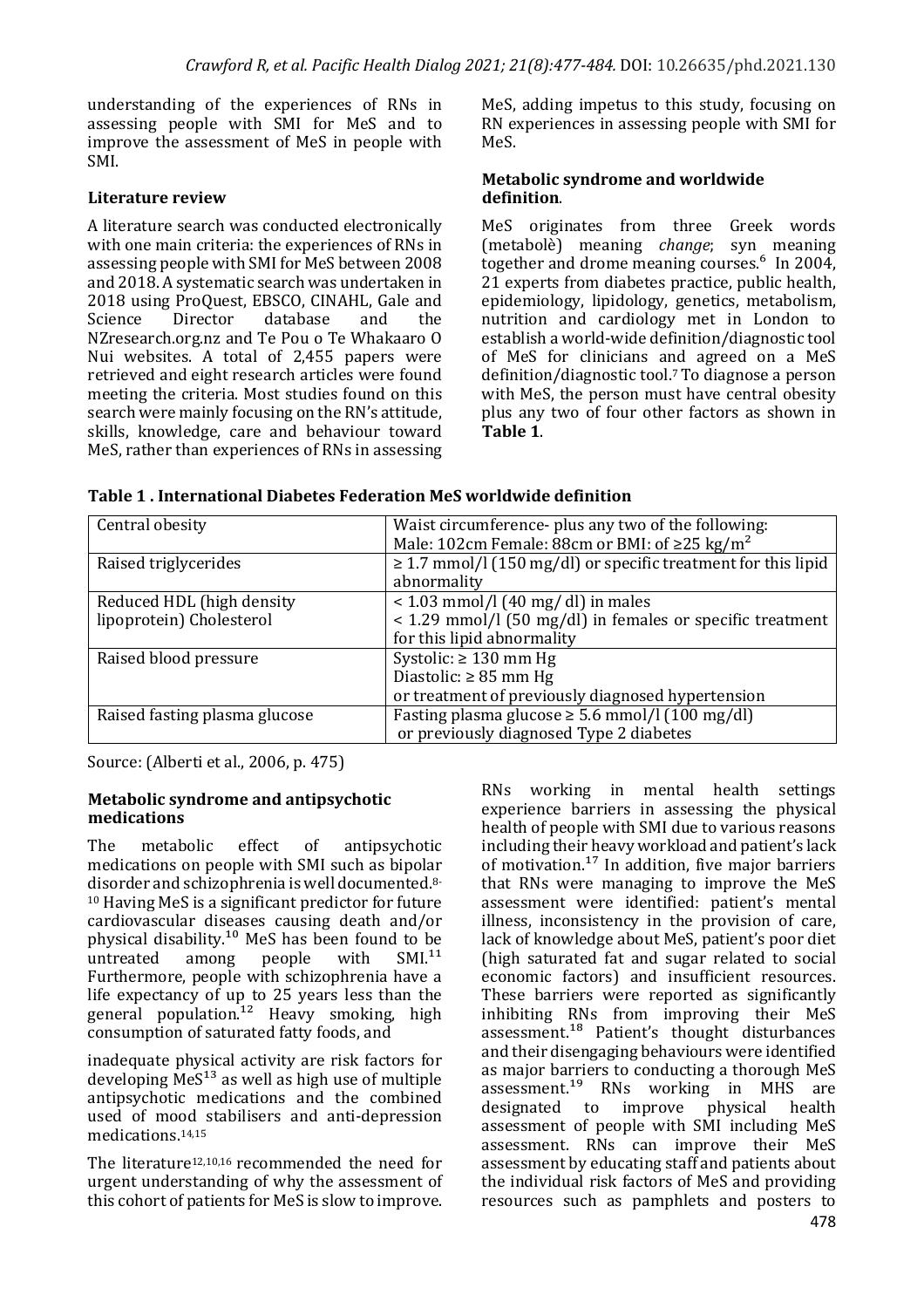educate family members to promote MeS awareness. $18$  The high prevalence and the serious disturbance of MeS among people who have taken antipsychotic medications.<sup>20</sup> highlights the importance of routinely assessing people with SMI for MeS in MHS.

### **METHODS**

Using a qualitative exploratory design underpinned by the Kakala Research Framework, five RNs with at least two vears of working experience in the community and/or inpatient mental health settings were recruited to participate in this study. RNs with less than two years of working experience in MHS were excluded from the study. Participants were employed in urban area of New Zealand. The study was approved by the Whitireia Polytechnic Ethics Committee with project No: RP44-2018 as of low ethical risk.

### **RESULTS**

Six overarching themes emerged from the RN participants' experiences on the assessment of people with SMI for MeS.

### 1. **Enablers: RNs use MeS protocols**

Three RN participants reported that using the MeS protocol in their workplaces enabled them to guide and carry out the MeS assessment. One RN participant believed that knowing policy and being aware of the health provider's assessment requirements, lead to undertaking MeS assessment. RN participants believe that being aware of MeS policy in their workplace motivates RNs to complete the assessment, as does easy accessibility of policy online.

#### 2. RNs have support to complete MeS **assessment.**

Another reported enabling factor for MeS assessment was the support of RN colleagues in placing the MeS assessment forms in patients' files for the team to complete. A further reported enabler for one RN participant was the availability of portable equipment such as weight scale and blood pressure machine (sphygmomanometer).

#### **3.** Barriers: RN's role in MeS assessment is **unclear**

Four RN participants in this study demonstrated some level of understanding that assessing people with SMI for MeS was part of their nursing role but were unclear about their role in monitoring blood tests and performing an electrocardiogram (ECG) test. RN participants

did not know who was responsible for monitoring blood and ECG tests of the patients in their practice and sent patients elsewhere for blood and ECG tests when required. In contrast, two RN participants working in an in-patient MH setting were clear about their line of responsibility regarding blood tests and ECG test (when required). However, it was unclear in the findings that RN participants employed in the community mental health services (CMHS) were able to undertake the blood tests. The unavailability of the ECG monitor (when required) and equipment for blood taking were barriers for those nurses undertaking these assessments at their CMH workplaces.

### **4. RNs struggle with the MeS assessment**

All RN participants struggled with MeS assessment due to patient behaviour, including manifestations of mental illness such as disturbed thought processes and emotions. Four RN participants had difficulty engaging patients during the assessment process because of their impaired cognitive function. Another cause of difficulty was patient's cognitive disturbance, poor memory and socioeconomic status. Some patients had psychotic syndrome such as paranoid thoughts toward RNs, which may lead to patients refusing to cooperate in any conversation with RNs in leading up to the MeS assessment. Three RN participants wanted the patients' family to encourage the patients to engage with the MeS assessment. Some RN participants identified family support as lacking.

#### **5. RNs need support to undertake the MeS assessment.**

Resources for RNs in healthcare are an important element of care delivery. Resources such as information for MeS workshops and equipment were inadequate. RNs working in CMHS required transport to take the service to the patient at home to ensure the MeS assessment is implemented and completed. Three RN participants recommended the need to approach the MeS assessment as a team instead of the current approach of individual care as well as having a central repository in the unit for all information about MeS assessment. Information in a central repository could provide knowledge, guidance and clinical support RNs require to undertake the MeS assessment. The main support recommended by those RN participants was to employ extra RNs to share the caseload as RNs participants perceived MeS assessment was time consuming especially RNs who are practising in CMHS.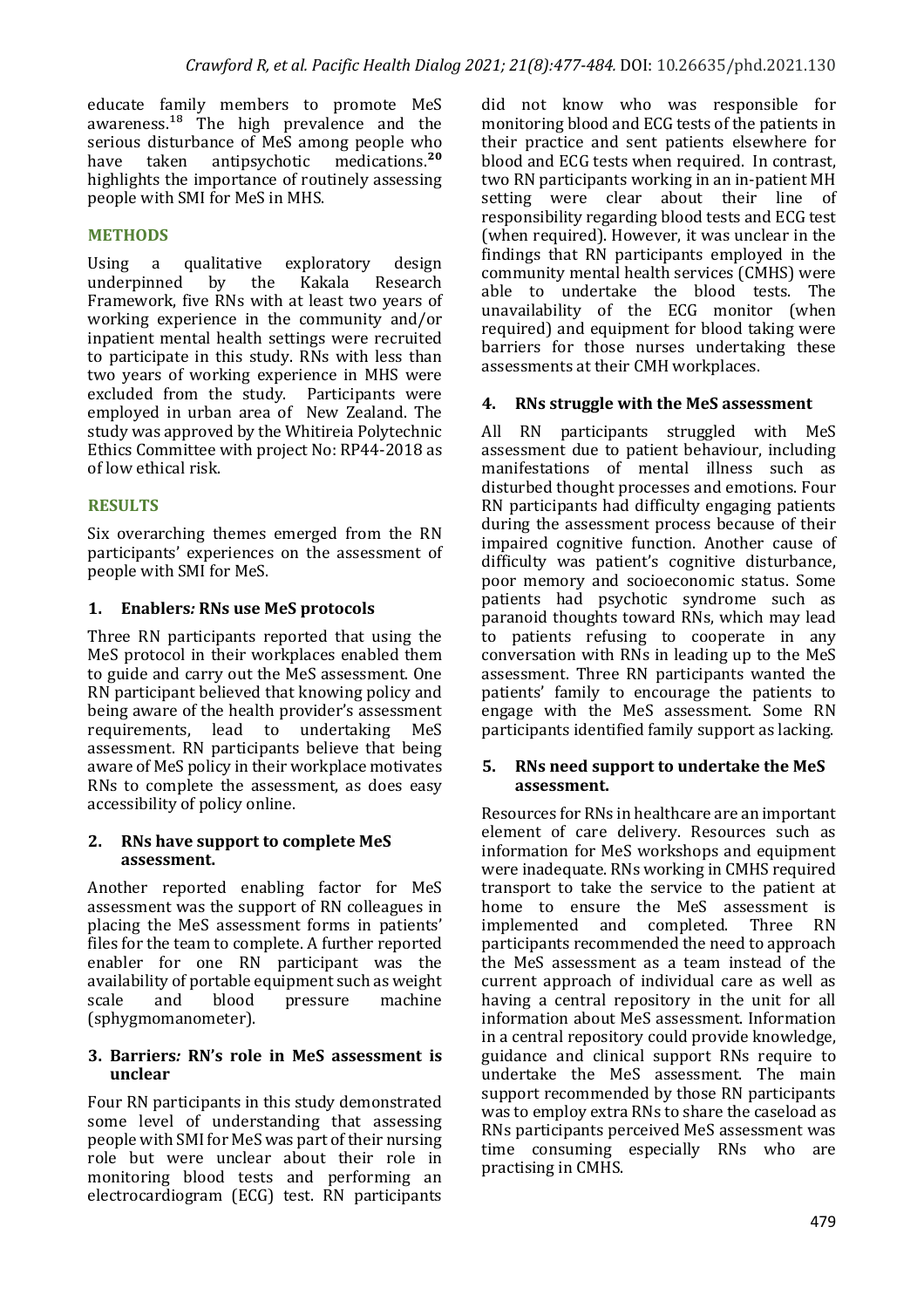# **6. RNs have limited knowledge about MeS**

RN participants demonstrated three different levels of MeS knowledge. Three RNs had adequate knowledge of MeS risk factors, describing the need for patients to be assessed for MeS. Those RNs were able to assess and report patients' blood pressure and body weight but did not report any experience of having to interpret patient's blood test and/or ECG test results when required. RNs had adequate knowledge of MeS and attempted to implement and assess patients for MeS but struggled with multiple challenges throughout the process, such as delay in getting blood results or waiting for the patients to get their blood tests done in the laboratory. One RN participant had adequate knowledge of MeS but gave no indication of applying this knowledge in clinical practice. One RN reported minimal knowledge of MeS and had never assessed a patient for MeS during three years of nursing care provision in MHS.

# **DISCUSSION**

RNs working in mental health settings have a key role in improving the physical health assessment of people with SMI including MeS assessment. The purpose of MeS assessment is to enable RNs to provide early interventions and management of patients' care.<sup>21</sup> The use of the MeS protocols to guide the MeS assessment enables RN participants to implement the assessment at their workplaces.<sup>7</sup> RNs need to utilise MeS guidelines as a tool to guide the assessment and to improve patient health outcomes in any health setting including inpatient and CMHS.

Another enabler for the MeS assessment identified by the RN participants was the support of nursing colleagues. Undertaking MeS assessment is an important part of identifying the clinical and laboratory features of  $MeS<sup>19</sup>$  The early identification of MeS helps RNs to provide early intervention for better treatment outcomes. MeS remains untreated and neglected when an assessment is not carried out in a person with SMI.<sup>22</sup>

RN participants demonstrated lack of clarity regarding their role in MeS assessment explicitly around monitoring blood and ECG tests of the patients in their practice. The limited access to laboratory and staff to perform ECG test when required were identified by some of the RN participants as barriers for the completion of the MeS assessment. Accessibility of health services are fundamental for health professionals and the public to enhance healthcare access as part of holistic care.  $19$  Having an unclear line of responsibility for health professionals can lead to

patient care being neglected.<sup>23</sup> When patients' care is neglected, human rights are violated. $24$ 

RN participants struggled with MeS assessment for a range of reasons including manifestations of mental illness on patient's behaviours, thoughts and emotions which characterised by paranoid thought, disengagement behaviour, lack of insight and lack of motivation. These psychological changes may result in the patients disengaging from seeking help and attending physical health check-ups.<sup>20</sup> Patients who are disengaged with blood tests disrupt the completion of the assessment and consequently early detection of MeS leading to poor treatment outcomes.<sup>25</sup>

RN participants revealed that they needed the individual and systemic support as well as resources to complete the MeS assessment. Resources available, such as information for MeS. workshops and equipment were inadequate. RNs working in community services required transport to take the service to the patient at home to ensure the MeS assessment is implemented and completed.

The health system in New Zealand has not yet adequately resourced MHS to meet the physical needs of people with SMI.<sup>26</sup> Having health information available and accessible by RNs is essential to raise RN's awareness and understanding of health conditions and provide treatment strategies for patients. $27 \times 28$  A team approach instead of the current individualised care for people with SMI for MeS is strongly recommeded. $25$  The challenges of time and motivation to sustain the MeS assessment would be more efficient with a team approach. If MeS assessment is undertaken in a timely way, the patient's outcome is significantly improved.<sup>29</sup>

RNs have limited knowledge about MeS is the final overarching theme of this study. The RN participants' different level of knowledge about the MeS and the assessment process of MeS suggested a lack of awareness about the MeS as well as lack of education for the RNs employed by MHS. $30$  Literature noted the need to educate the nursing workforce for care and skill improvement to meet the complexity of physical and mental health concerns across age groups. Having knowledge about interpreting clinical measurements of patients' MeS assessment is vital for RNs to differentiate the normal readings from abnormal and for the implementation of the assessment. $31$ 

Further professional development that all five RN participants of this study required; were blood taking, blood test interpretation, doing an ECG, reading and interpreting the ECG test, the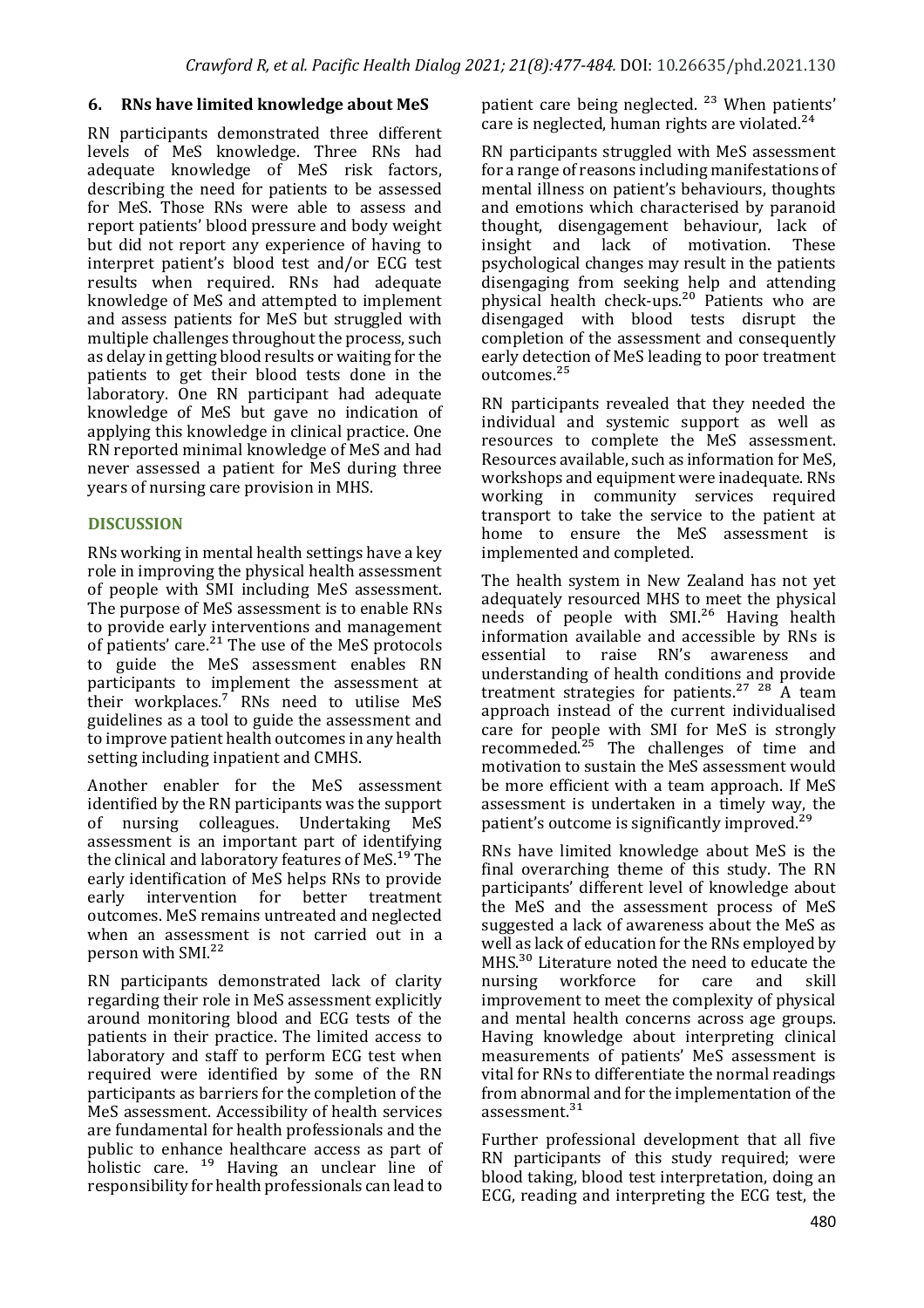need to conduct the MeS assessment and a lack of awareness of the MeS policy in the workplace. The ability of RNs to interpret blood test and ECG results and communicate the results to the medical team is considered as part of their assessment role and clinical decision-making. $32$ RNs' misinformation which includes perceiving that the physical health assessment of people with SMI is the responsibility of primary health nurses, increased the risk of this cohort to have preventable health conditions such as  $MeS.<sup>33</sup>$ 

RNs' lack of awareness of the MeS policy was a further concern for some RN participants. The World Health Organisation (WHO),  $34$  refers to health policy as plans, actions and decisions for health professionals to undertake in working toward achieving specific goals. MeS policy provides RNs with plans and actions on what, how and when to assess people for MeS. Health policy outlines expected roles of different health professionals informing them of their roles and responsibilities in working toward achievement of the goals<sup>34</sup>. However, despite the availability of MeS guidelines, the outcomes of the MeS assessment remains low. $35$  Overall, the finding of this study is supporting the call for RNs working in MHS to take urgent action to improve the MeS assessment of people with SMI.

# **Relevance for clinical practice**

- RNs employed in MHS must assess people with SMI for MeS to improve patient outcomes.
- MeS assessment must be prioritised in MHS to provide opportunities for RNs to undertake the assessment with on-going monitoring of patients' physical health.
- RNs working in MHS must demonstrate confidence and competence to initiate MeS assessment as part of their professional responsibility and provision of holistic care.
- RNs need to provide health education for patients and their families to promote awareness of MeS. Health education focuses on healthy eating, maintaining healthy body weight by increase physical exercise and improving the healthy lifestyle.

# **Recommendations for nursing practice**

 $\bullet$  MHS to implement a MeS assessment policy (if not in place) to guide health professionals with the assessment. The MeS assessment policy must clearly state who is responsible for the assessment as well as the assessment tool and when people with SMI to be assessed.

- MHS in New Zealand need to implement a comprehensive assessment tool to support RNs with MeS assessment.
- People with SMI undertaking treatment of secondary generation agent (SGA) antipsychotic medications must be assessed three-monthly for MeS for the first year of treatment and then annually assess, monitor and screen until further review by the patient's psychiatrist.<sup>37</sup>
- MHS to have a clear communication between primary and secondary healthcare to share information about patient's physical health.
- To have an electronic alert system in-place to remind RNs the due date of the MeS assessment for monitoring consistency.
- Each MH team to establish a MeS team of two RNs with a doctor to focus on assessment. implementation and monitoring patients with and without MeS. The MeS team to organise a MeS folder with the MeS resources to support RNs and student nurses with the assessment.
- RNs to advocate for resources for the MeS assessment.
- All RNs working in MHS to engage in physical health training such as assessing patients for MeS, cardiovascular diseases, diabetic and stroke as part of their annual core competency.
- The MeS assessment to be incorporated into the audit agenda of the organisation, to ensure the audit check list is an active system to enable consistent assessment for care continuation.
- MHS to provide educational materials such as books, pamphlets, brochures, videos and posters on MeS for staff. patients and their families. Educational materials need to be written in simple and easy language to support the level of understanding of a person with cognitive impairment.

# **CONCLUSION**

RN participants in this study were neither sufficiently prepared nor confident to undertake the MeS assessment of people with SMI. The unclear responsibility and limited access to relevant services for the MeS assessment affected RNs' motivation and confidence to undertake the assessment. Some RN participants attributed these barriers to lack of support from their employers. However, RNs have a professional responsibility to seek opportunities to learn and maintain competency.<sup>36</sup> RN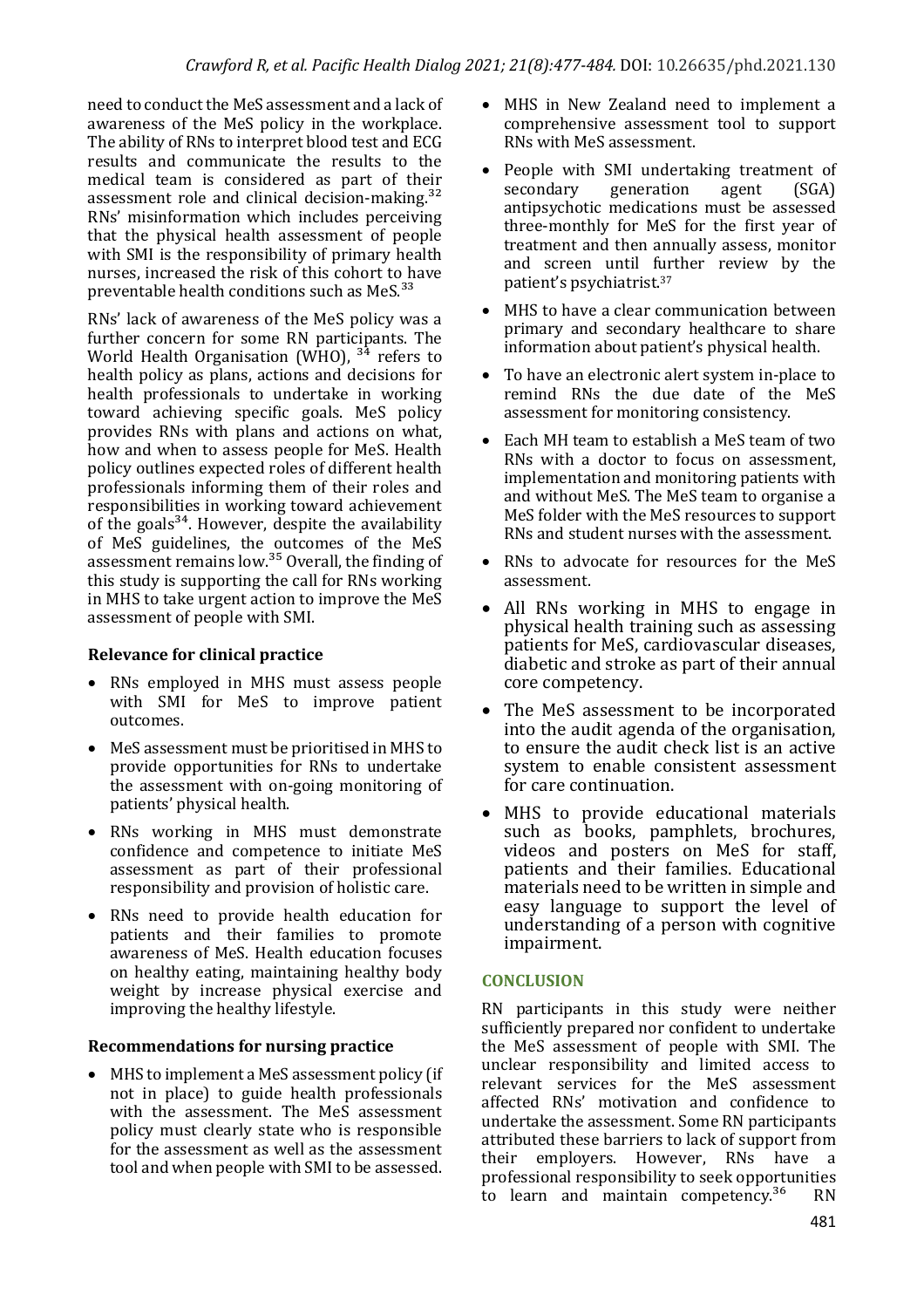participants working in the CMH struggled with completing the MeS assessment due to multiple factors including patients' disengaging behaviours and the impact of mental illness. RN participants identified specific supports and educations that they need to improve skills, knowledge and awareness of MeS assessment and MeS policy. Registered nurses in mental health services are experiencing professional, organisational and systematic barriers as well as clinical and professional enablers in assessing people with SMI for MeS. In order to improve the MeS assessment of people with severe mental illness, RNs practising in mental health services require ongoing professional development, education and resources related to MeS assessment. Skilled RNs are essential to take responsibility for providing a "one-stop-shop" for people with MeS.

# **Acknowledgement:**

Whitireia Polvtechnic, Porirua New Zealand

### **Conflict of interest declaration:**

None

### **Funding:**

The New Zealand Ministry of Health Le Va (Pacific mental health and addiction workforce development) for a scholarship received in 2018.

# **Author contributions:**

SP was responsible for the study conception and design, data collection, and data analysis. RC and TS supervised all aspects of the study design, data collection and analysis. SP, RC and TS were responsible for drafting the manuscript. All made critical revisions to the paper for important intellectual content.

# **REFERENCES**

- 1. World Health Organisation. (2021). *mental disorders*. Retrived March 29, 2021 from https://www.who.int/news-room/factsheets/detail/mental-disorders
- 2. Ministry of Health. (2017). Mental Health.<br>Retrieved May 12, 2018 from Retrieved May 12, 2018 from https://www.health.govt.nz/ourwork/mental-health-andaddictions/mental-health
- 3. Ministry of Health. (2016). Mental health *and addiction: Service use 2014/15.* Wellington, New Zealand: Ministry of Health.
- 4. Holt, R., & Peveler, R. (2010). Diabetes and cardiovascular risk in severe mental illness: A missed opportunity and challenge for the

future. *Practice Diabetes International*, 27(2), 79-84.

- 5. Gentles, D., Metcalf, P., Dyall, L., Sundborn, G., Schaaf, D., *et al* (2007). Metabolic syndrome prevalence in a multicultural population in Auckland New Zealand. *New Zealand Medical Journal, 120*(1248),1-8.
- 6. Harris, P., Nagy, S., & Vardaxis, N. (2010). *Mosby's* dictionary of medicine, nursing & *health professionals.* (2<sup>nd</sup> Australia and New Zealand ed.). Chatswood, New South Wale: Mosby.
- 7. Alberti, K. G. M. M., Zimmet, P., & Shaw, J. Metabolic syndrome- a new world-wide definition. (2006). A consensus statement from the International Diabetes Federation. *Diabetes Medicine, 23*:469-480.
- 8. De Hert, M., Schreurs, V., Vancampfort, D., & Winkel, R, V. (2009). Metabolic syndrome in people with schizophrenia: a review. *World Psychiatry Journal, 8*(1), 15-22 https://doi.org/10.1002/j.2051- 5545.2009.tb00199.x
- 9. Newcomer, J. W. & Haupt, D. W. (2006). The metabolic effects of antipsychotic medications. *Canadian Journal of Psychiatry*, *51*(8), 480-491.
- 10. Vancampfort, D., Vansteelandt, K., Christoph, U., Correll, M. D., Alex, J., et al (2013). Metabolic syndrome and metabolic abnormalities in bipolar disorder: A metaanalysis of prevalence rates and moderators. *American Medical Journal Psychiatry, 170*(3), 265-274. https://doi.org/10.1176/appi.ajp.2012.120 50620
- 11. Saloojee, M., Burns, J.K., & Motala, M.M.  $(2014)$ . Very low rates screening for metabolic syndrome among patients with severe mental illness in Durban, South America. *Biomedical Central Psychiatry, 14*, 228.
- 12. Bradshaw, T., & Mairs, H. (2014). Obesity and serious mental ill health: A critical review of the literature. *Healthcare Journal*, *2*,166-182.
- 13. Scott, D., & Happell, B. (2011). The high prevalence of poor physical health and unhealthy lifestyle behaviours in individuals with severe mental illness. *Mental Health Nursing.* 32, 589-597. doi.10.3109/01612840.2011.569846
- 14. Lee, E., Chow, L-Y., Leung, C-M. (2011). Metabolic profile of first- and second-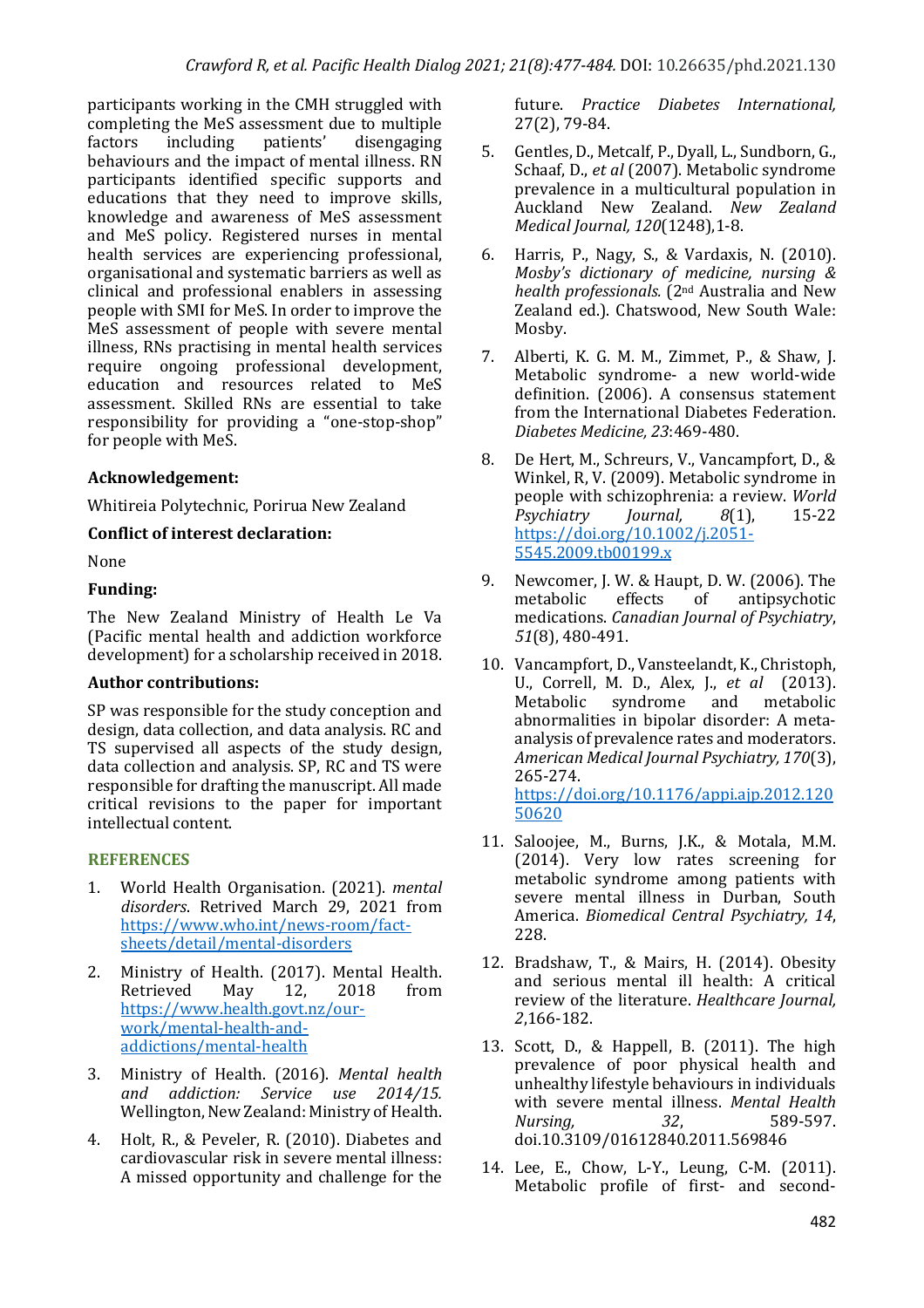generation antipsychotics among Chinese patients. *Psychiatry Research, 185*(3), 456-458. 

https://doi.org/10.1016/j.psychres.2010.0 4.050

- 15. Riordan, H. J., Antonini, P., & Murphy, M. F. (2011). Atypical antipsychotics and metabolic syndrome in patients with schizophrenia: Risk factors, monitoring and health care implications. American Health & *Drug Benefit, 4*(5), 292-302.
- 16. McDaid, T. M., & Smith, S. (2015). Metabolic abnormalities among people diagnosed with schizophrenia: A literature review and implication for mental health nurses. *Journal* of Psychiatric and Mental Health Nursing, 22, 157-70.
- 17. Robson, D., & Haddad, M. (2013). Mental health nurse's attitudes towards the physical health care of people with and enduring mental illness: The development of a measurement tool. International Journal of *Nursing Study, 49*, 72-83.
- 18. Guthrie, S. J. (2011). *Reducing metabolic* syndrome in patients with a severe mental *illness in a forensic unit in New Zealand: Perceived barriers for registered nurses. A thesis submitted to the Victoria University of Wellington in partial fulfilment of the*  requirements for the degree of Master of *Nursing (Clinical).* Unpublished master's thesis, Victoria University of Wellington, Wellington, New Zealand.
- 19. Hallett, N., & Rees, H. (2017). Reducing health inequalities for people with serious mental health illness. *Nursing Standard,*  31(38), 60-70. doi:10.7748/ns. 2017.10787
- 20. Leucht, S., Burkard, T., Henderson, J., Maj, M. & Sartorius, N. (2007). Physical illness and Schizophrenia: A review of the literature. *Acta Psychiatry Scandinavia, 116*, 317-333. https://doi.org/10.1111/j.1600- 0447.2007.01095.x
- 21. Kioko, E., William, K., & Newhouse, B. (2016). Improving metabolic syndrome screening on patients on secondary generation antipsychotic medications. Archives of *Psychiatry Nursing Journal, 30*(6), 671-677. https://doi.org/10.1016/j.apnu.2016.03.00 4
- 22. De Hert, M., Detraux, J., van Winkel, R., & Correll, C. U. (2011). Metabolic and cardiovascular adverse effects associated with antipsychotic drugs. *Nature Review Endocrinology, 8*(2), 114-126.
- 23. Akpabio, I. I., John, M. E., Akpan, M. I., Akpabio, F. F., & Uyanah, D. A. (2016). Workrelated conflict and nurses' role performance in tertiary hospital in Southsouth Nigeria. *Journal of Nursing Education and Practice,* 6(2),106-114.
- 24. Peled-Raz, M. (2017). Human rights in patient care and public health- A common ground. Public Health Review, 38(29), 1-10. Doi 10.1186/s40985-017-0075-2
- 25. Mouko, J., & Sullivan, R. (2016). System for physical health care for mental health patients in the community: different approaches to improve patient care and safety in an early intervention in psychosis service. *Bio Medical Journal*, 6, 1-8.
- 26. Te Pou o Te Whahaaro Nui. (2014). The *physical health of people with a serious mental illness and/or addiction: Evidence*  summary. Retrieved 20 January 2019 from https://www.tepou.co.nz/about
- 27. White, J., Gray, P. R., & Jones, M. (2009). The development of the serious mental illness physical health improvement profile. *Journal*  of Psychiatric and Mental Health Nursing, 16, 493-498. Doi: 10.1111/j.1365-2850.2009. 01375.x
- 28. Bolton, P. S., Knight, M., & Kopeski, L. M. (2016). Metabolic syndrome: Psychiatricmental health nurses' knowledge of risks and care practices. *Journal of Psychosocial Nursing,* 54(11), 44- 53.
- 29. De Vita, M.A., Smith, G. B., Adam, S. K., Adams-Pizarro, I., Buist, M., et al (2010). "Identifying the hospitalised patients in crisis": A consensus conference on the afferent limb of rapid response systems. *Resuscitation, 81*(4), 375-382.
- 30. McCloughen, A., Foster, K., Huws-Thomas, M., & Delgado, C. (2012). Physical health and wellbeing of emerging and voung adults with mental illness: An integrative review of international literature. *International Journal of Mental Health Nursing, 21*(3),274- 288.
- 31. Brown, D., Edwards, H., Lewis, S.L., Dirksen, S.R., Heitkemper, et al (2012). Lewis's *medical-surgical nursing; Assessment and management of clinical problems.* (3<sup>rd</sup> ed.). Chatswood, Australia: Mosby.
- 32. Howard, L., & Gamble, C. (2011). Supporting mental health nurses to address the physical health needs of people with serious mental illness in acute inpatient settings. *Journal of Psychiatric* and *Mental Health Nursing,*